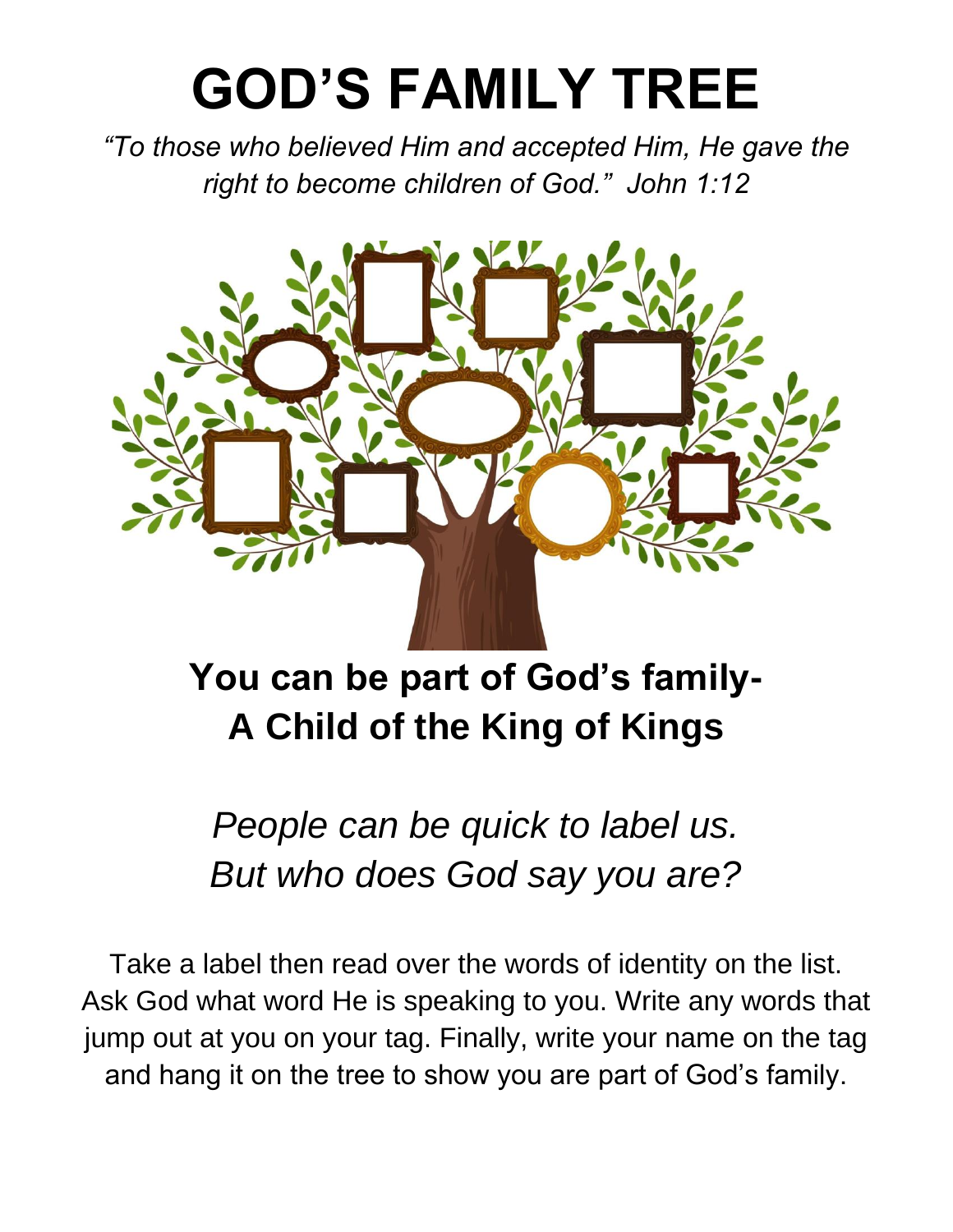

## You are God's Masterpiece! He made you with a plan and a purpose.

Take one of the paper people and draw or color on it to show the amazing person God made you. Include things you are good at (like art or sports) or things you are interested in (like animals or music.) Let your person reflect who you are, just like you reflect who God is.

(You can take your person home with you.)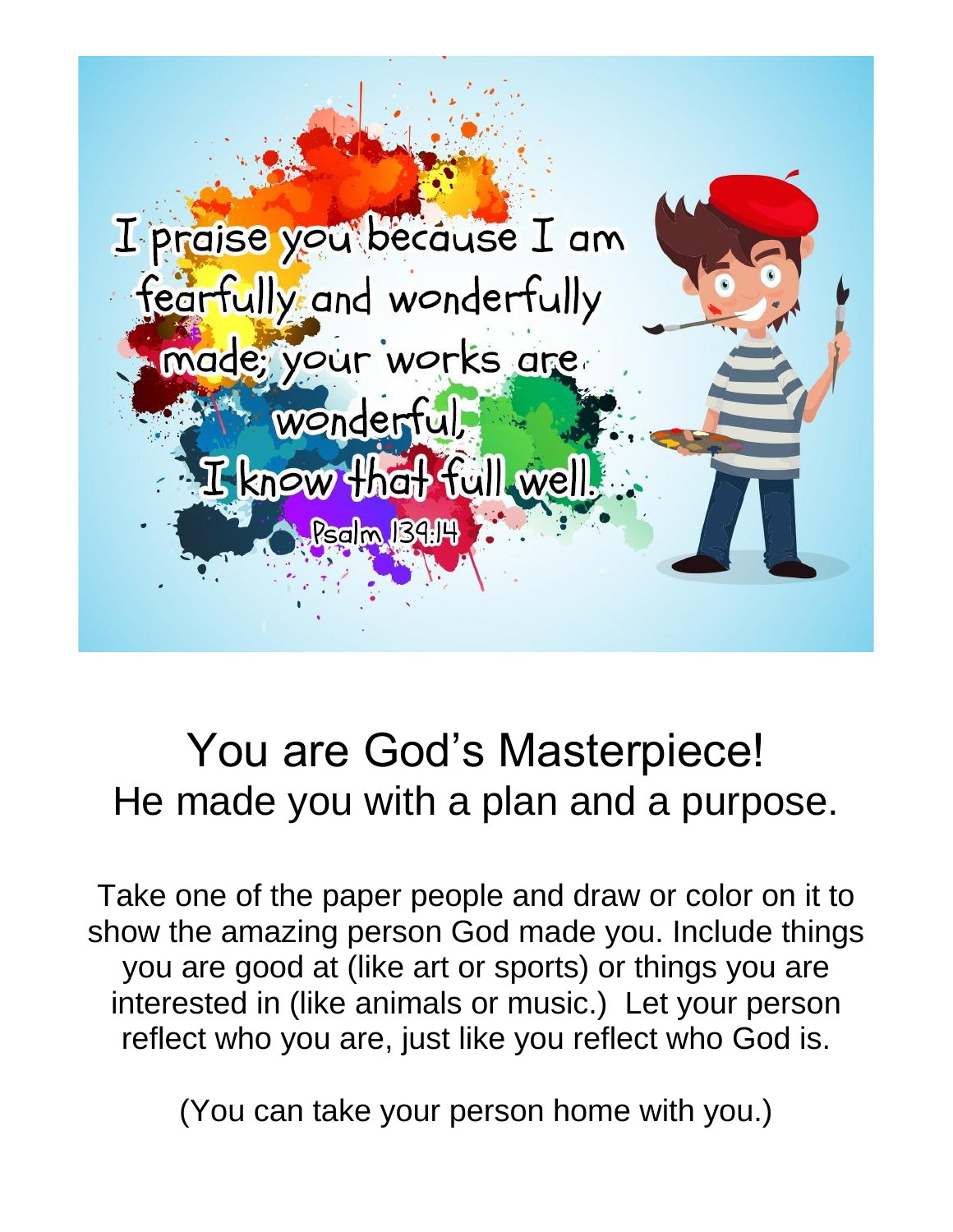

Jesus came to earth to break through the darkness sin brings to our lives.

Read through these verses about Jesus, the light of the world with a friend. Talk about which verse is the most exciting or interesting to you and why.

You can also take this time to talk to Jesus about any darkness in your heart or life. Ask Him to shine His light into your heart.

*(When you are done, pick up one of the God is Light cards to take home with you)*